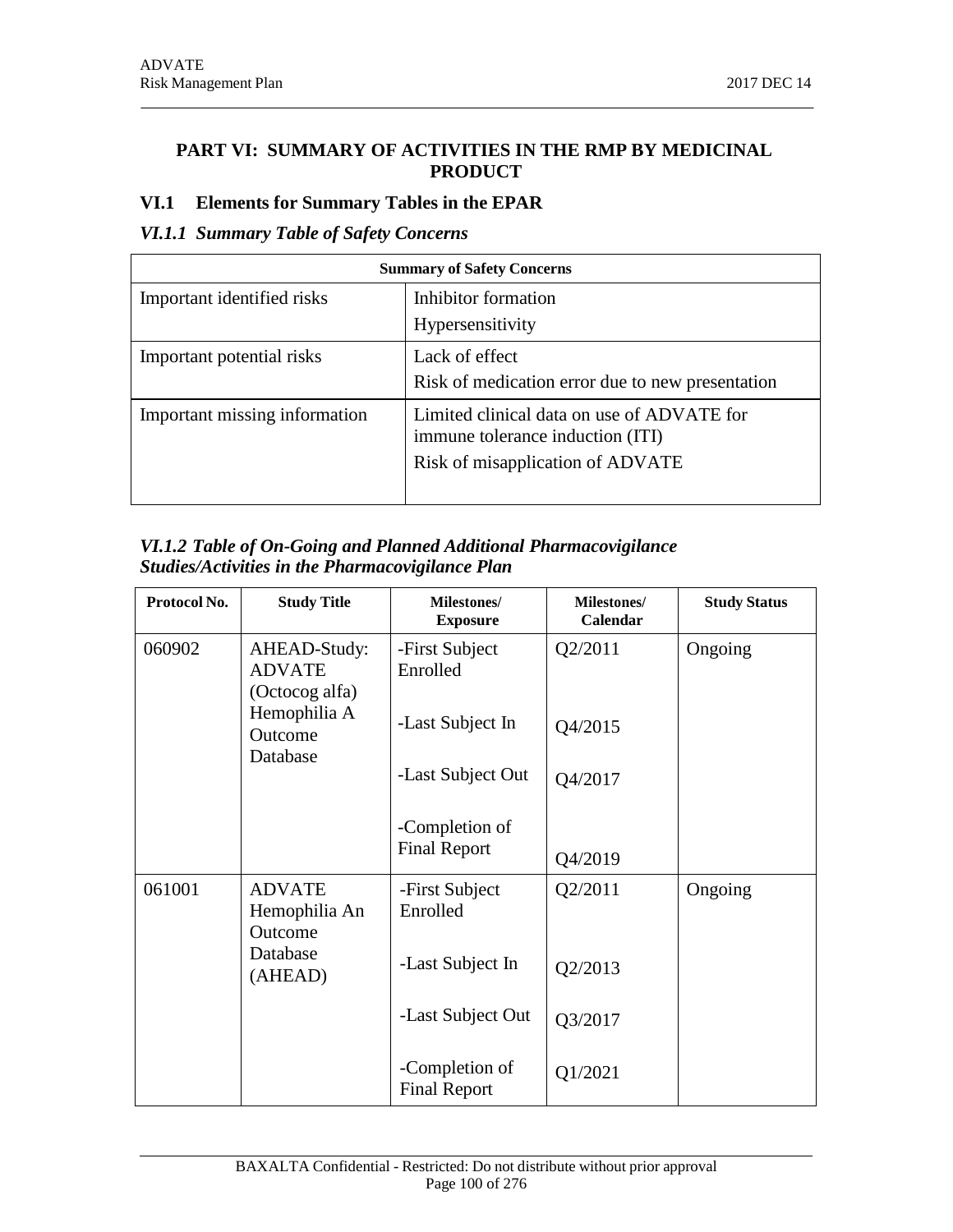# *VI.1.3 Summary of Post Authorization Efficacy Development Plan*

Not applicable.

| <b>Safety Concern</b> | <b>Routine Risk Minimization Activities</b>                                                                                                                                                                                                                                                                                                                                                                                                                                                                                                                                                                                                                                                                                                                                                                                                                                                                                                                                                                                                                                                 | <b>Additional Minimization</b><br><b>Activities</b> |
|-----------------------|---------------------------------------------------------------------------------------------------------------------------------------------------------------------------------------------------------------------------------------------------------------------------------------------------------------------------------------------------------------------------------------------------------------------------------------------------------------------------------------------------------------------------------------------------------------------------------------------------------------------------------------------------------------------------------------------------------------------------------------------------------------------------------------------------------------------------------------------------------------------------------------------------------------------------------------------------------------------------------------------------------------------------------------------------------------------------------------------|-----------------------------------------------------|
| Inhibitor             | Section 4.4 of the SmPC:                                                                                                                                                                                                                                                                                                                                                                                                                                                                                                                                                                                                                                                                                                                                                                                                                                                                                                                                                                                                                                                                    | None proposed                                       |
| Formation             | "The formation of neutralising<br>antibodies (inhibitors) to factor<br>VIII is a known complication in<br>the management of individuals<br>with haemophilia A. These<br>inhibitors are usually IgG<br>immunoglobulins directed against<br>the factor VIII procoagulant<br>activity, which are quantified in<br>Bethesda Units (BU) per ml of<br>plasma using the modified assay.<br>The risk of developing inhibitors is<br>correlated to the severity of the<br>disease as well as the exposure to<br>factor VIII, this risk being highest<br>within the first 20 exposure days.<br>Rarely, inhibitors may develop<br>after the first 100 exposure days.<br>Cases of recurrent inhibitor (low<br>titer) have been observed after<br>switching from one factor VIII<br>product to another in previously<br>treated patients with more than<br>100 exposure days who have a<br>history of inhibitor<br>development. Therefore, it is<br>recommended to monitor all<br>patients carefully for inhibitor<br>occurrence following any product<br>switch.<br>The clinical relevance of inhibitor |                                                     |
|                       | development will depend on the<br>titre of the inhibitor, with low titre                                                                                                                                                                                                                                                                                                                                                                                                                                                                                                                                                                                                                                                                                                                                                                                                                                                                                                                                                                                                                    |                                                     |
|                       | inhibitors which are transiently                                                                                                                                                                                                                                                                                                                                                                                                                                                                                                                                                                                                                                                                                                                                                                                                                                                                                                                                                                                                                                                            |                                                     |
|                       | present or remain consistently low                                                                                                                                                                                                                                                                                                                                                                                                                                                                                                                                                                                                                                                                                                                                                                                                                                                                                                                                                                                                                                                          |                                                     |

# *VI.1.4 Summary Table of Risk Minimization Measures*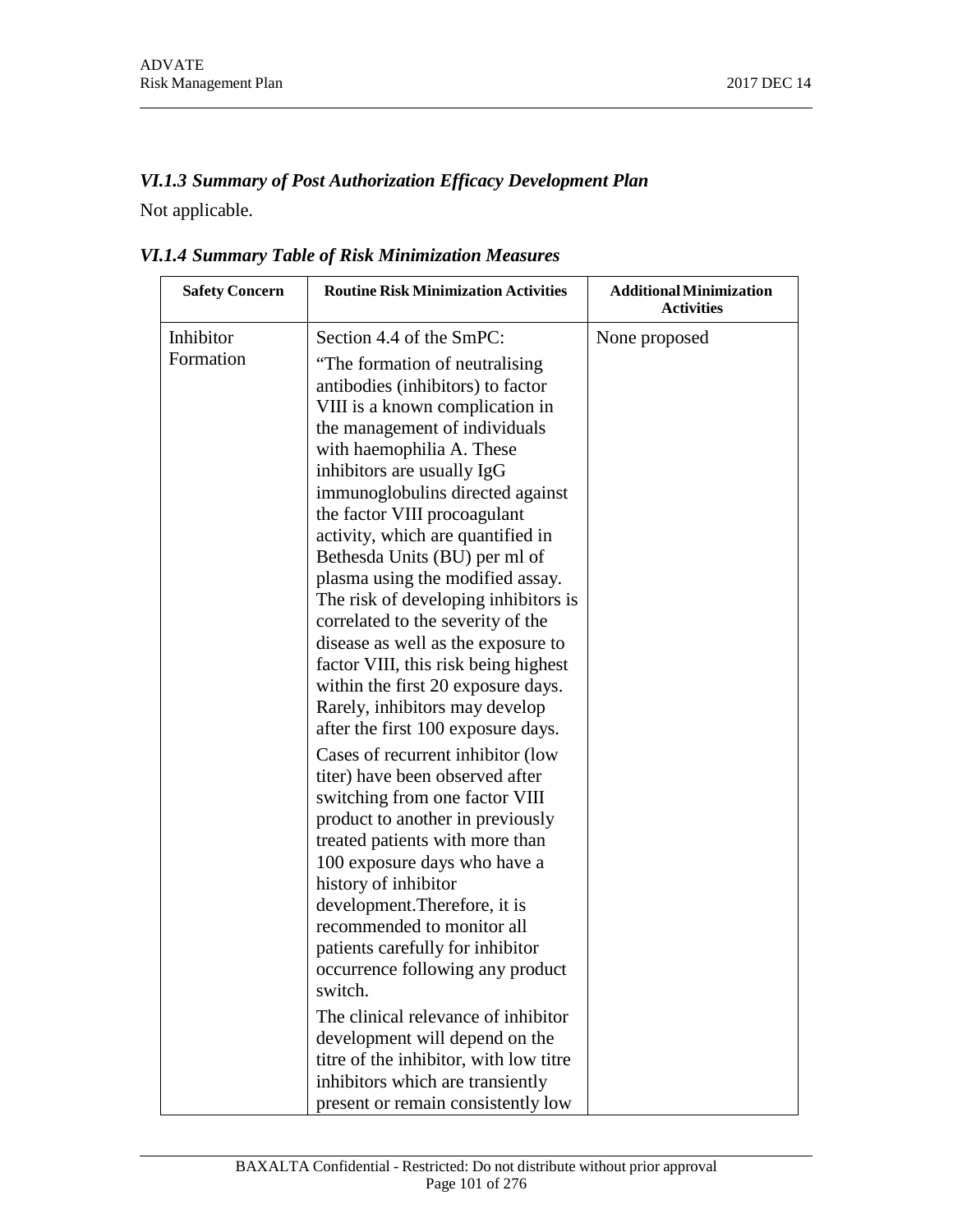|                  | titre posing less of a risk of<br>insufficient clinical response than<br>high titre inhibitors.<br>In general, all patients treated with<br>coagulation factor VIII products<br>should be carefully monitored for<br>the development of inhibitors by<br>appropriate clinical observations<br>and laboratory tests. If the<br>expected factor VIII activity<br>plasma levels are not attained, or if<br>bleeding is not controlled with an<br>appropriate dose, testing for factor<br>VIII inhibitor presence should be<br>performed. In patients with high<br>levels of inhibitor, factor VIII<br>therapy may not be effective and<br>other therapeutic options should be<br>considered. Management of such<br>patients should be directed by<br>physicians with experience in the<br>care of haemophilia and factor<br>VIII inhibitors." |               |
|------------------|--------------------------------------------------------------------------------------------------------------------------------------------------------------------------------------------------------------------------------------------------------------------------------------------------------------------------------------------------------------------------------------------------------------------------------------------------------------------------------------------------------------------------------------------------------------------------------------------------------------------------------------------------------------------------------------------------------------------------------------------------------------------------------------------------------------------------------------------|---------------|
|                  | Section 4.8 of the SmPC<br>"Development of neutralising<br>antibodies (inhibitors) may occur<br>in patients with haemophilia A<br>treated with factor VIII, including<br>with ADVATE. If such inhibitors<br>occur, the condition will manifest<br>itself as an insufficient clinical<br>response. In such cases, it is<br>recommended that a specialised<br>haemophilia centre be contacted."                                                                                                                                                                                                                                                                                                                                                                                                                                              |               |
| Hypersensitivity | Section 4.3 of the SmPC<br>Hypersensitivity to the active<br>substance or to any of the<br>excipients listed in section 6.1 or<br>to mouse or hamster proteins.                                                                                                                                                                                                                                                                                                                                                                                                                                                                                                                                                                                                                                                                            | None proposed |
|                  | Section 4.4 of the<br>SmPC" Allergic-type                                                                                                                                                                                                                                                                                                                                                                                                                                                                                                                                                                                                                                                                                                                                                                                                  |               |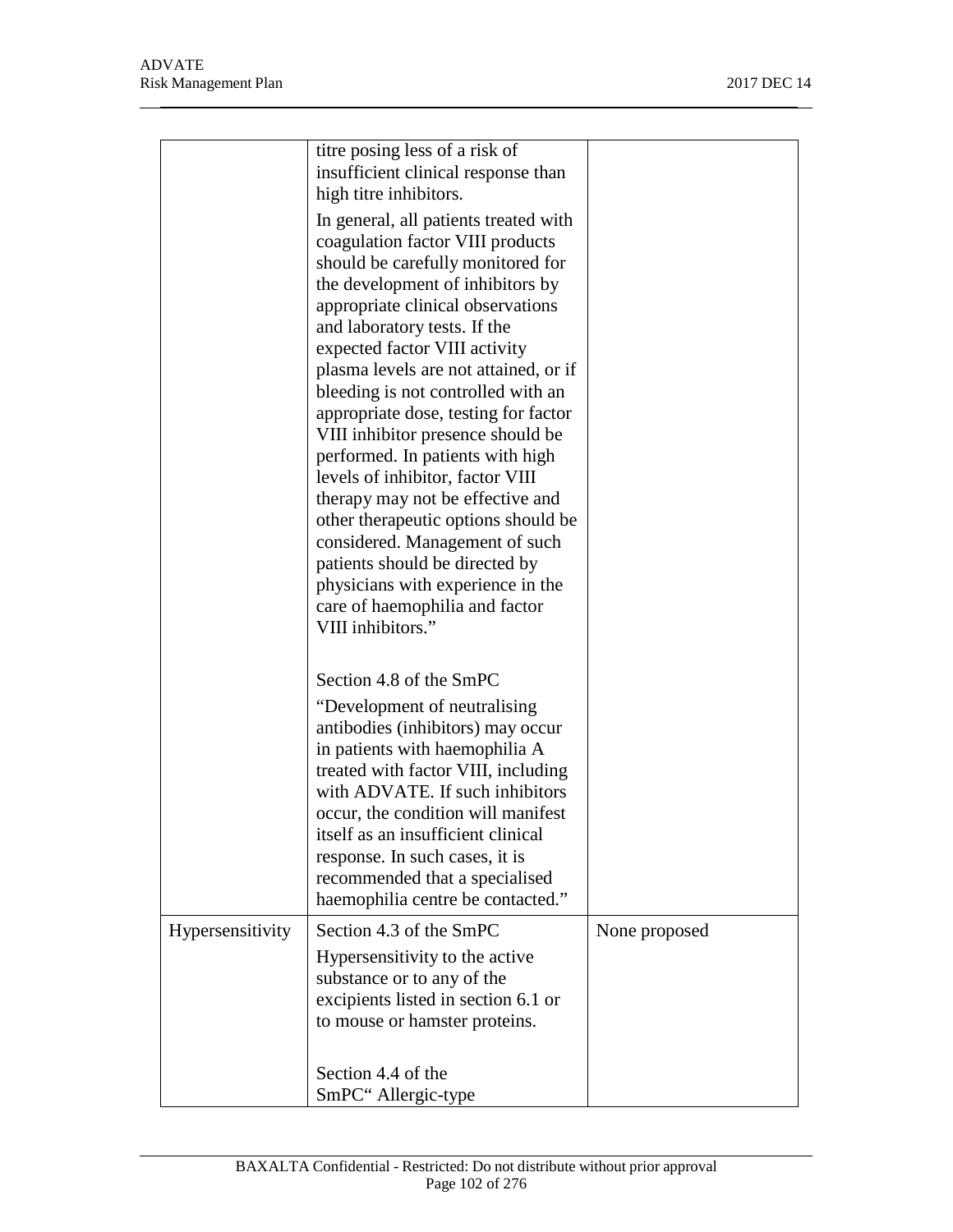|                | hypersensitivity reactions,<br>including anaphylaxis, have been<br>reported with ADVATE. The<br>product contains traces of mouse<br>and hamster proteins. If symptoms<br>of hypersensitivity occur, patients<br>should be advised to discontinue<br>use of the product immediately<br>and contact their physician.<br>Patients should be informed of the<br>early signs of hypersensitivity<br>reactions including hives,<br>generalised urticaria, tightness of<br>the chest, wheezing, hypotension<br>and anaphylaxis.<br>In case of shock, standard medical |               |
|----------------|----------------------------------------------------------------------------------------------------------------------------------------------------------------------------------------------------------------------------------------------------------------------------------------------------------------------------------------------------------------------------------------------------------------------------------------------------------------------------------------------------------------------------------------------------------------|---------------|
|                | treatment for shock should be<br>implemented.<br>Due to the decrease in injection<br>volume for ADVATE<br>reconstituted in 2 ml sterilised<br>water for injections, if<br>hypersensitivity reactions occur<br>there is less time to react by<br>stopping the injection. Therefore,<br>caution is advised during injection<br>of ADVATE reconstituted in 2 ml<br>sterilised water for injections,<br>especially in children."                                                                                                                                   |               |
| Lack of Effect | Section 4.4 of the SmPC :<br>"The formation of neutralising<br>antibodies (inhibitors) to factor<br>VIII is a known complication in<br>the management of individuals<br>with haemophilia A. These<br>inhibitors are usually IgG<br>immunoglobulins directed against<br>the factor VIII procoagulant<br>activity, which are quantified in<br>Bethesda Units (BU) per ml of<br>plasma using the modified assay.<br>The risk of developing inhibitors is<br>correlated to the severity of the<br>disease as well as the exposure to                               | None proposed |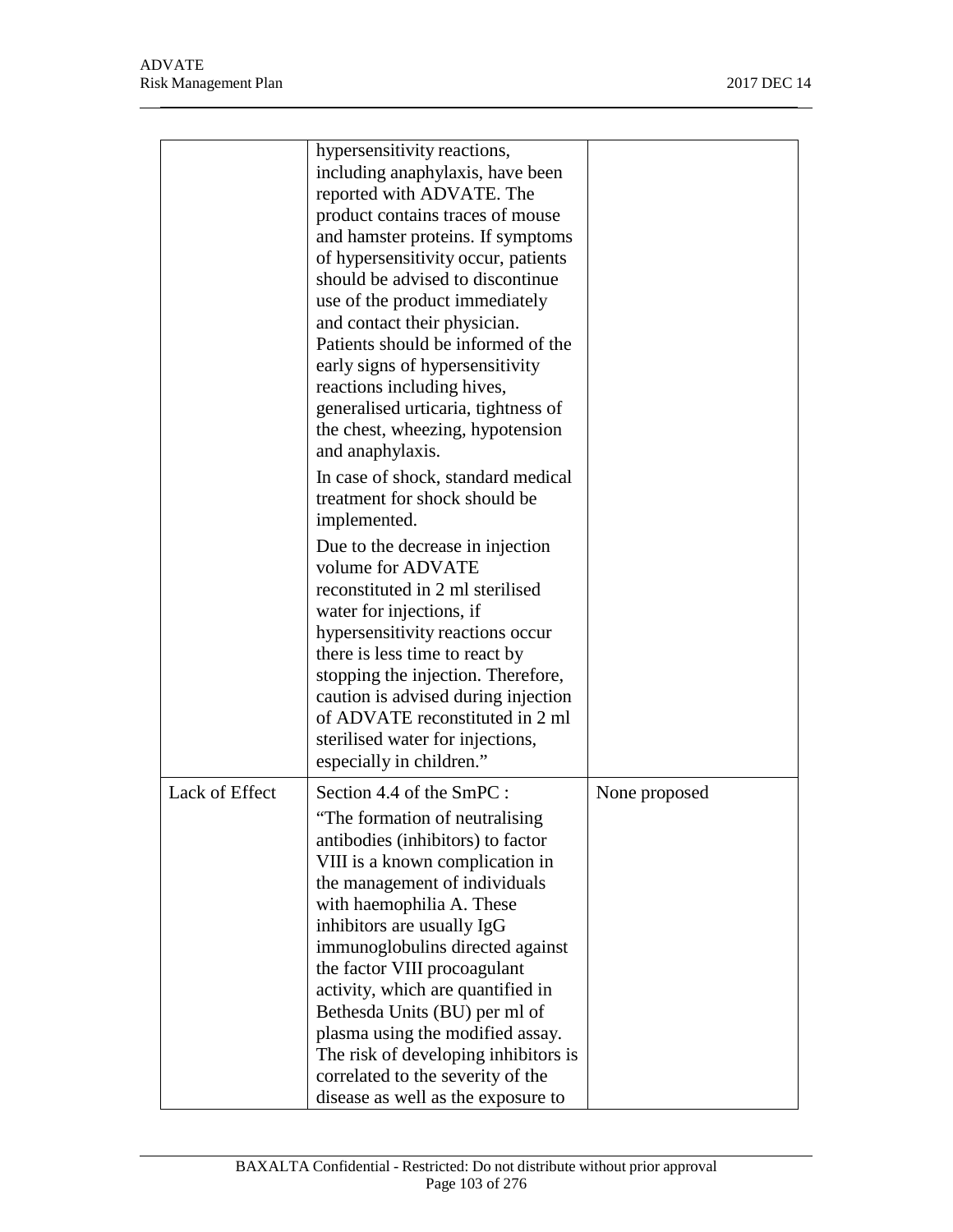| factor VIII, this risk being highest<br>within the first 20 exposure days.<br>Rarely, inhibitors may develop<br>after the first 100 exposure days.<br>Cases of recurrent inhibitor (low<br>titre) have been observed after<br>switching from one factor VIII<br>product to another in previously<br>treated patients with more than<br>100 exposure days who have a<br>previous history of inhibitor<br>development. Therefore, it is<br>recommended to monitor all |  |
|---------------------------------------------------------------------------------------------------------------------------------------------------------------------------------------------------------------------------------------------------------------------------------------------------------------------------------------------------------------------------------------------------------------------------------------------------------------------|--|
| patients carefully for inhibitor<br>occurrence following any product<br>switch.                                                                                                                                                                                                                                                                                                                                                                                     |  |
| The clinical relevance of inhibitor<br>development will depend on the<br>titre of the inhibitor, with low titre<br>inhibitors which are transiently<br>present or remain consistently low<br>titre posing less of a risk of<br>insufficient clinical response than<br>high titre inhibitors.                                                                                                                                                                        |  |
| In general, all patients treated with<br>coagulation factor VIII products<br>should be carefully monitored for<br>the development of inhibitors by<br>appropriate clinical observations<br>and laboratory tests. If the<br>expected factor VIII activity<br>plasma levels are not attained, or if<br>bleeding is not controlled with an                                                                                                                             |  |
| appropriate dose, testing for factor<br>VIII inhibitor presence should be<br>performed. In patients with high<br>levels of inhibitor, factor VIII<br>therapy may not be effective and<br>other therapeutic options should be                                                                                                                                                                                                                                        |  |
| considered. Management of such<br>patients should be directed by<br>physicians with experience in the<br>care of haemophilia and factor<br>VIII inhibitors."                                                                                                                                                                                                                                                                                                        |  |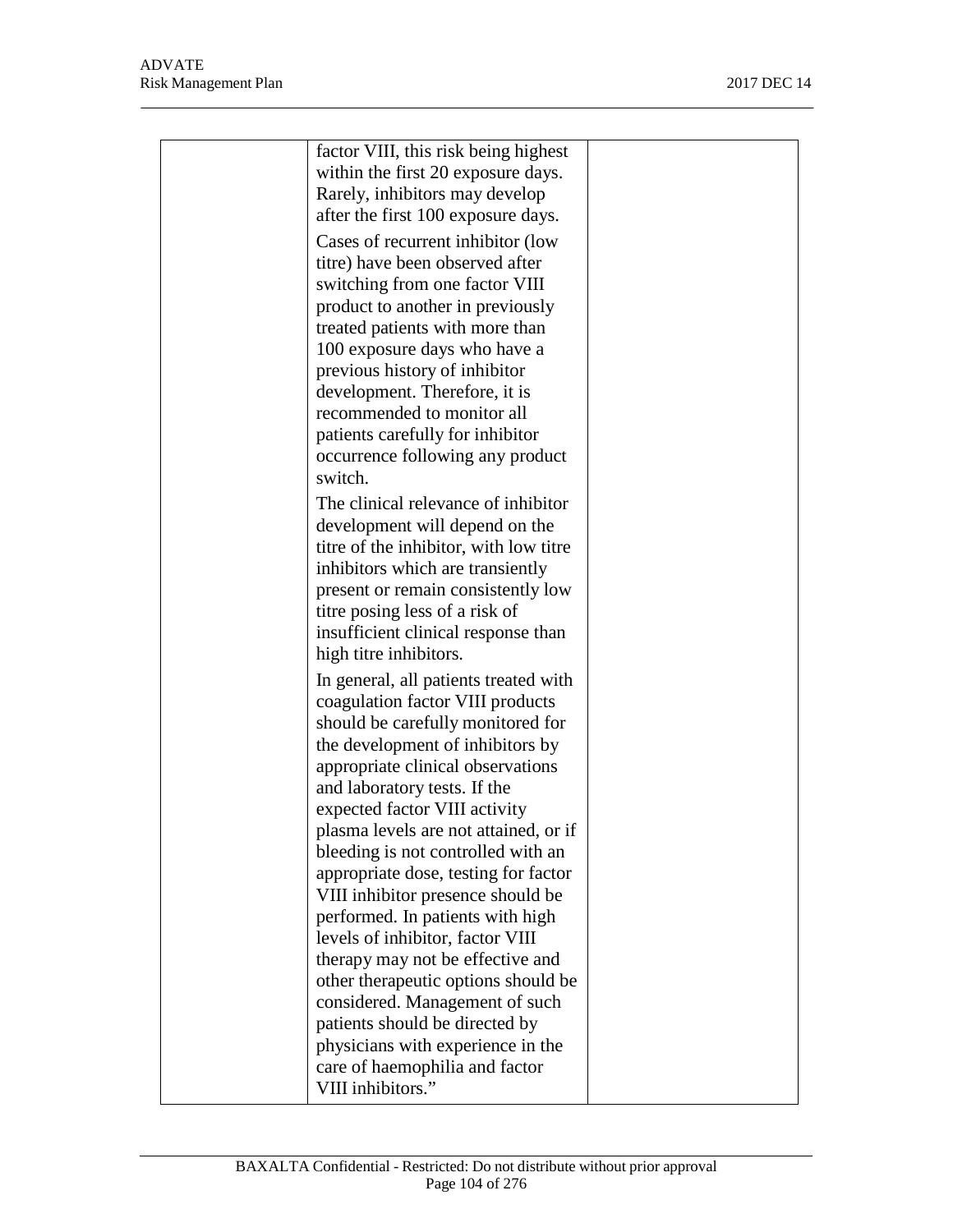|                                                             | Section 4.8 of the SmPC                                                                                                                                                                                                                                                                                                                                            |               |
|-------------------------------------------------------------|--------------------------------------------------------------------------------------------------------------------------------------------------------------------------------------------------------------------------------------------------------------------------------------------------------------------------------------------------------------------|---------------|
|                                                             | "Development of neutralising<br>antibodies (inhibitors) may occur<br>in patients with haemophilia A<br>treated with factor VIII, including<br>with ADVATE. If such inhibitors<br>occur, the condition will manifest<br>itself as an insufficient clinical<br>response. In such cases, it is<br>recommended that a specialised<br>haemophilia centre be contacted." |               |
| Risk of<br>medication error                                 | None                                                                                                                                                                                                                                                                                                                                                               | None proposed |
| due to new<br>presentation                                  | Patients receive proper training<br>prior to receiving their first<br>treatment of ADVATE 2ml for<br>home use                                                                                                                                                                                                                                                      |               |
|                                                             | Packaging for Advate was<br>developed to differentiate the 2 ml<br>presentation from the 5 ml<br>presentation so the potential for<br>confusion is minimized.                                                                                                                                                                                                      |               |
|                                                             | Outer carton: The 2 ml<br>presentation features a purple<br>background on the carton.                                                                                                                                                                                                                                                                              |               |
|                                                             | sWFI vial label: the 2 ml sWFI<br>features a label with white font on<br>a purple background, compared to<br>dark blue print on a white<br>background in the 5 ml<br>presentation.                                                                                                                                                                                 |               |
| Limited clinical<br>data on use of                          | Section 5.1 of the approved<br>SmPC:                                                                                                                                                                                                                                                                                                                               | None proposed |
| <b>ADVATE</b> for<br>immune<br>tolerance<br>induction (ITI) | "Data on Immune Tolerance"<br>Induction (ITI) in patients with<br>inhibitors have been collected.<br>Within a sub-study of PUP-Study<br>060103, ITI-treatments in 11 PUPs<br>were documented. Retrospective                                                                                                                                                        |               |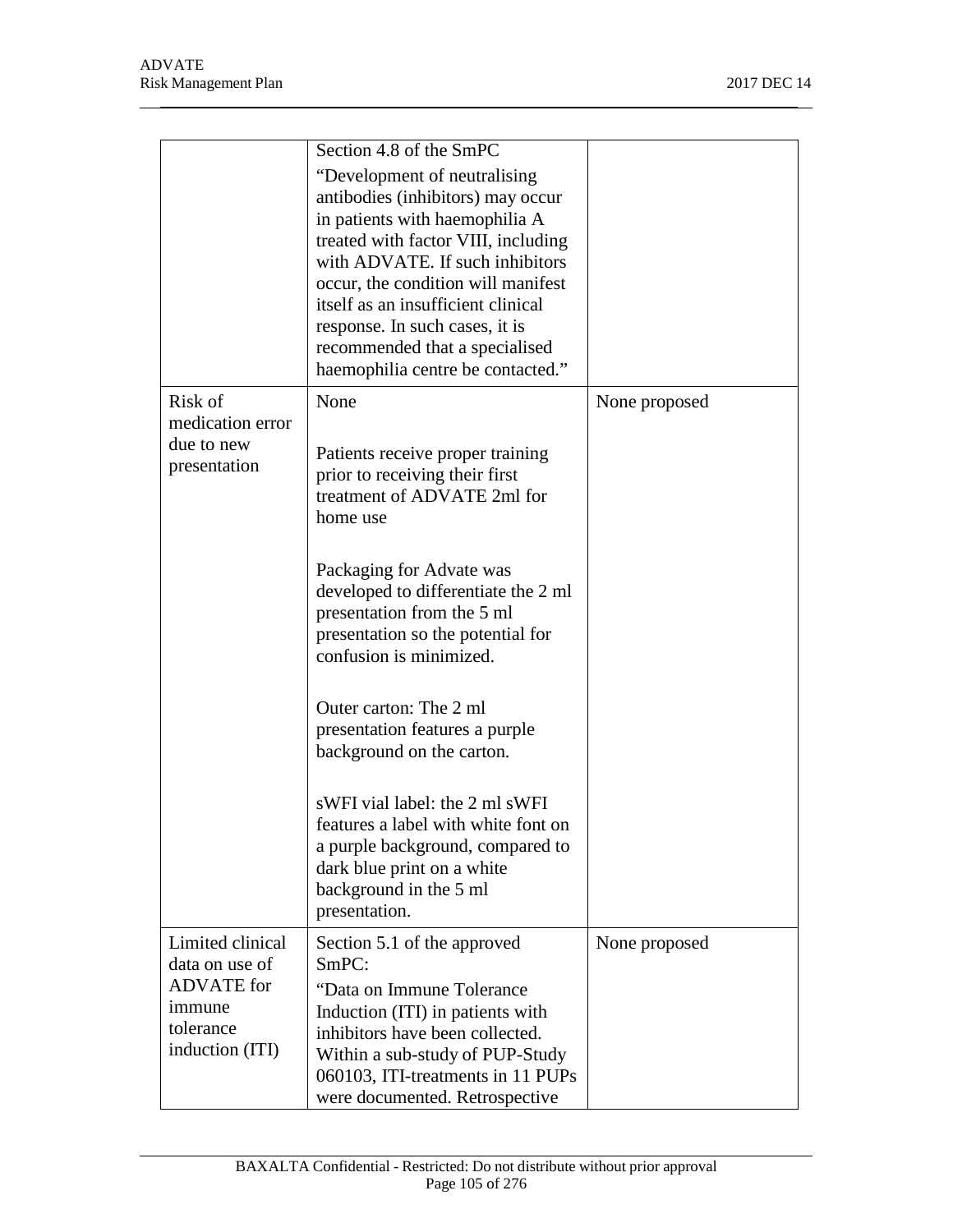|                                               | chart review was done for 30<br>subjects on ITI (Study 060703)<br>and collection of Registry data is<br>on-going."                                                                                                                                           |               |
|-----------------------------------------------|--------------------------------------------------------------------------------------------------------------------------------------------------------------------------------------------------------------------------------------------------------------|---------------|
| Risk of<br>misapplication of<br><b>ADVATE</b> | Section 4.4 of the SmPC:<br>"For ADVATE reconstituted with<br>2 mL sterilised water for<br>injections, misapplication (intra-<br>arterially or paravenously) may<br>lead to mild, short term injection<br>site reactions, such as bruising and<br>erythema." | None proposed |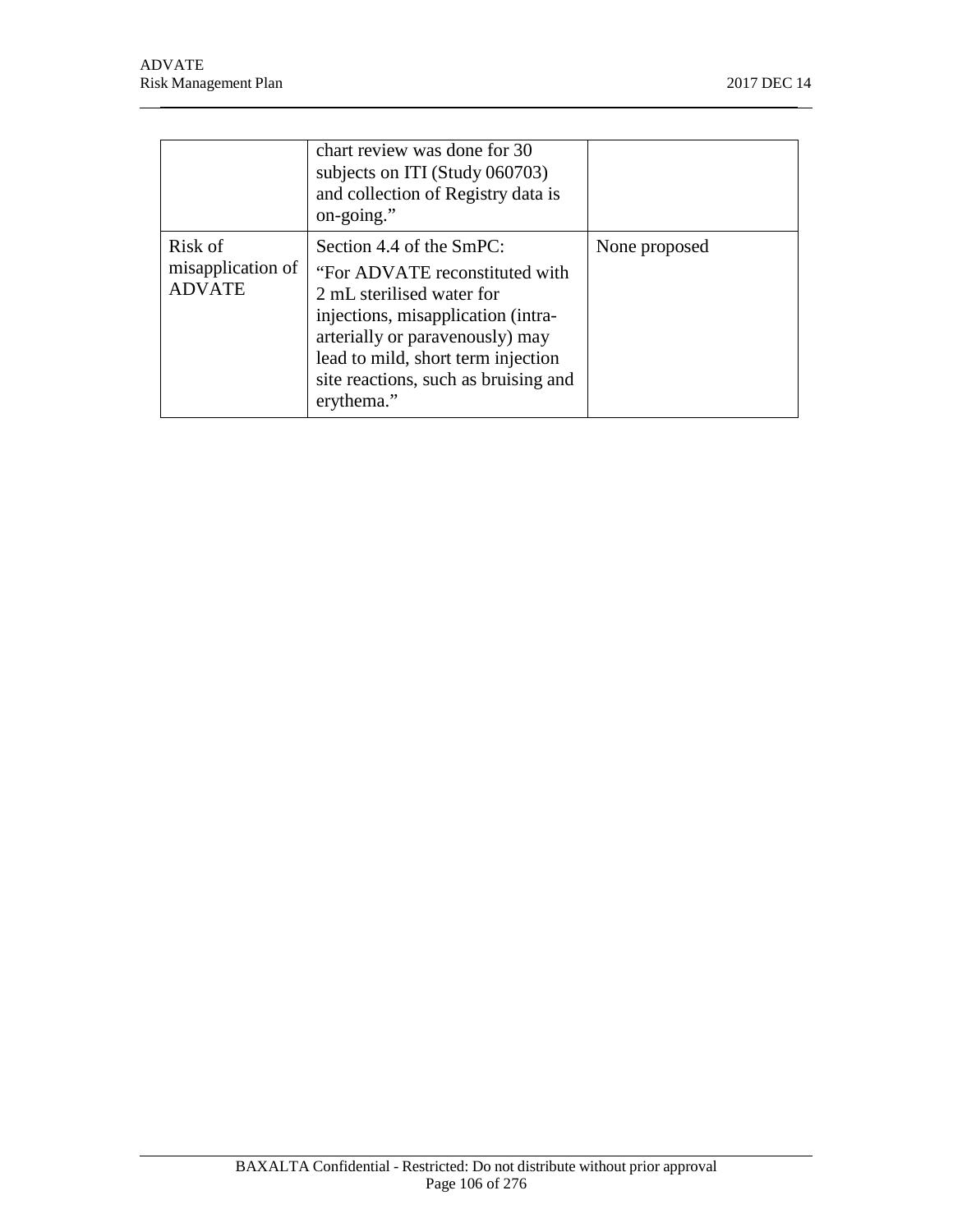# **VI.2 Elements for a Public Summary**

## *VI.2.1 Overview of Disease Epidemiology*

Haemophilia is a rare bleeding disorder in which the blood does not clot normally. People with haemophilia do not bleed any faster than normal, but they can bleed for a longer time. Their blood does not have enough clotting factor. Clotting factor is a protein in blood.

Bleeding may occur inside the body, especially in knees, ankles, and elbows. This bleeding can damage organs and tissues and may be life threatening.

People born with haemophilia have little or no clotting factor. Clotting factor is a protein needed for normal blood clotting. There are several types of clotting factors. These proteins work with platelets to help the blood clot.

Platelets are small blood cell fragments that form in the bone marrow—a sponge-like tissue in the bones. Platelets play a major role in blood clotting. When blood vessels are injured, clotting factors help platelets stick together to plug cuts and breaks on the vessels and stop bleeding.

Haemophilia is quite rare. About 1 in 10,000 people are born with it. Haemophilia usually is inherited. "Inherited" means that the disorder is passed from parents to children through genes.

Haemophilia usually occurs in males (with rare exceptions). About 1 in 5,000 males are born with haemophilia each year.

Haemophilia can be mild, moderate, or severe, depending on how much clotting factor is in the blood. About 7 out of 10 people who have hemophilia A have the severe form of the disorder.

Healthy people have a factor VIII activity of 100 percent. People who have severe haemophilia A have a factor VIII activity of less than 1 percent.

Inhibitors are a serious medical problem that can occur when the body forms antibodies (proteins) against clotting factors in the bloodstream. The antibodies can prevent the clotting factors from working.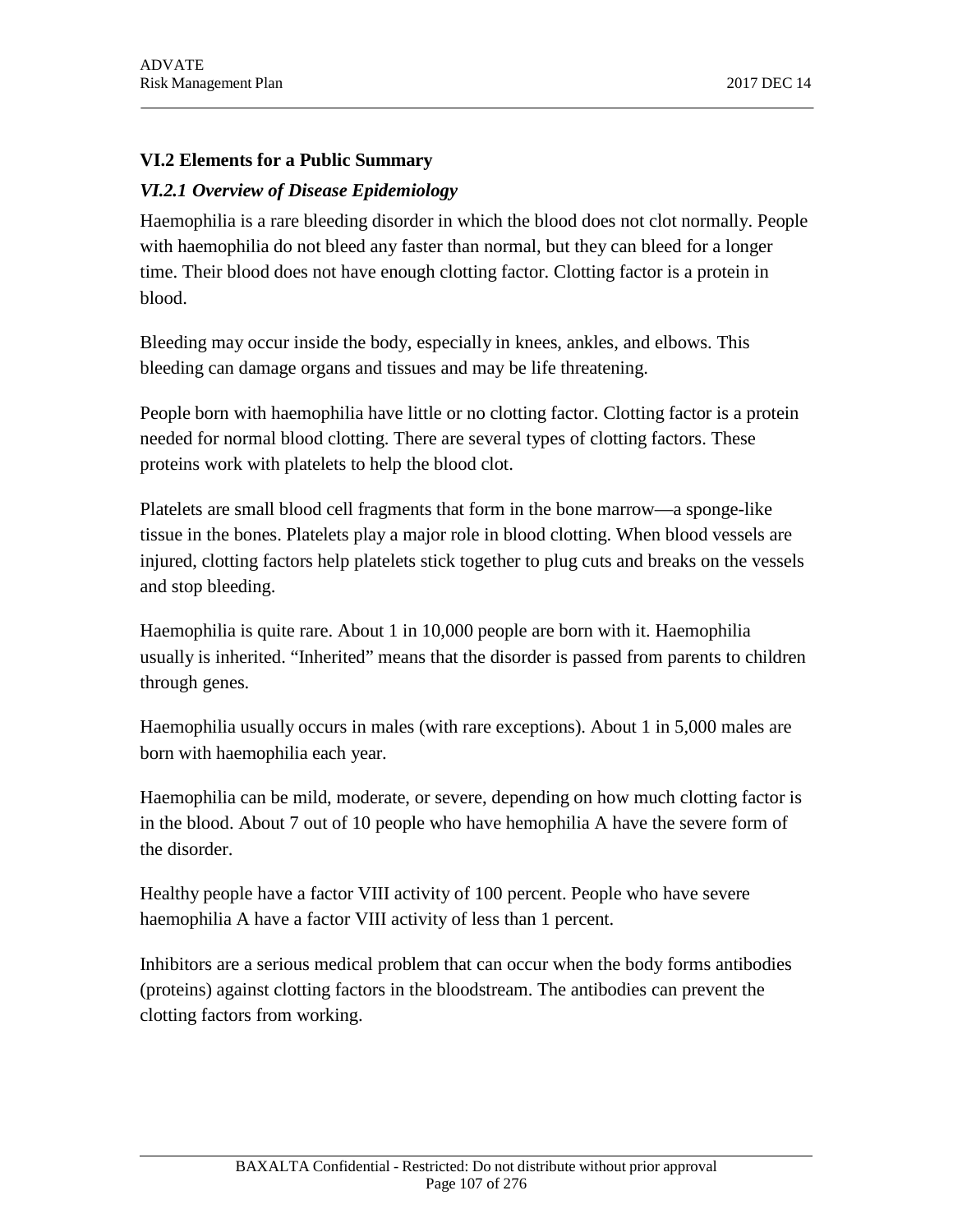# *VI.2.2 Summary of Treatment Benefits* **Treatment with Replacement Therapy**

The main treatment for haemophilia is called replacement therapy. Concentrates of clotting factor VIII (for haemophilia A) are slowly injected into a vein. These infusions help replace the clotting factor that's missing or low.

Clotting factor concentrates can be made from human blood. The blood is treated to prevent the spread of diseases, such as hepatitis. With the current methods of screening and treating donated blood, the risk of getting an infectious disease from human clotting factors is minimized. Other products like ADVATE are produced from cell lines and do not contain material from human blood.

Replacement therapy can occur on a regular basis to prevent bleeding. This is called preventive or prophylactic therapy. Replacement therapy may only be needed to stop bleeding when it occurs. This use of the treatment, on an as-needed basis, is called ondemand therapy.

On-demand therapy is less intensive and expensive than preventive therapy. However, there is a risk that bleeding will cause damage before the patient receives the on-demand therapy.

# *VI.2.3 Unknowns Relating to Treatment Benefits*

ADVATE has been tested on many people in different age groups and of different races and ethnicities. Most of the people studied were Caucasian. Hispanic, Black, and Asian people were also studied. It is likely that ADVATE work well in people of all races and ethnicities. Also, many people have had good results with ADVATE.

Specific treatment methods for patients with existing antibodies are not clearly defined. With immune tolerance induction (ITI), ADVATE is given regularly over a period of time until the body is trained to recognize the treatment product without reacting to it. When ITI is successful, the inhibitors disappear and the patient's response to ADVATE returns to normal. However, the best dose for eliminating inhibitors is unknown.

Due to the decrease in infusion volume for ADVATE reconstituted in 2 ml the time to react to hypersensitivity reactions during an infusion is further reduced. Caution is advised during injection of ADVATE reconstituted in 2 mL solvent, especially in children under 2.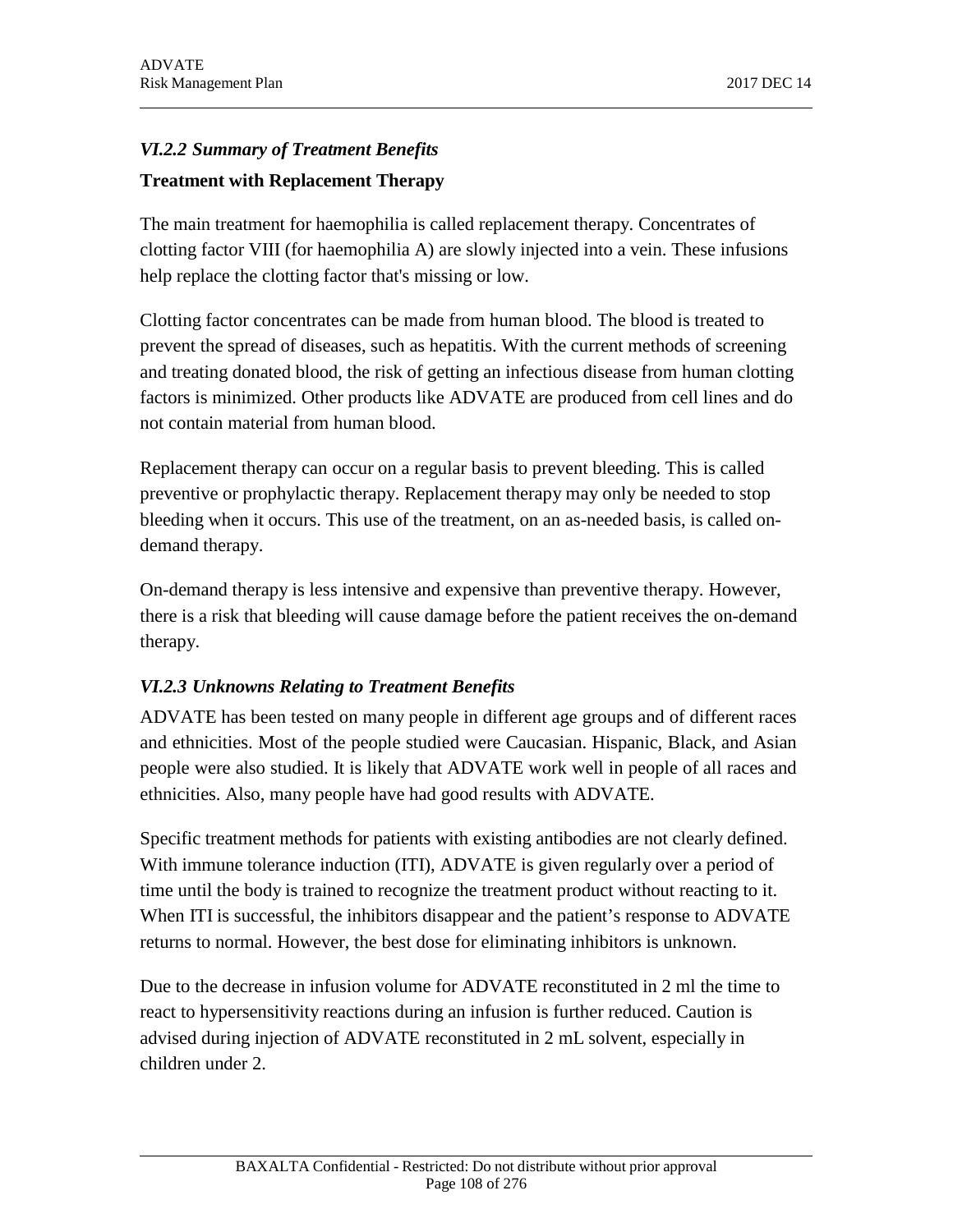# *VI.2.4 Summary of Safety Concerns*

### **Important Identified Risks**

| <b>Risk</b>                                                                                                                         | <b>What is Known</b>                                                                                                    | <b>Preventability</b>                                                                                                                                                                                                                                        |
|-------------------------------------------------------------------------------------------------------------------------------------|-------------------------------------------------------------------------------------------------------------------------|--------------------------------------------------------------------------------------------------------------------------------------------------------------------------------------------------------------------------------------------------------------|
| <b>Safety Concern in Lay</b><br>Language<br>(Medical term)                                                                          | Brief summary in lay language                                                                                           | Whether risk can be minimized<br>or mitigated, and how                                                                                                                                                                                                       |
| Antibodies against factor<br>VIII that reduce the efficacy<br>of ADVATE to prevent or<br>control bleeding.<br>(Inhibitor formation) | Development of inhibitors<br>is a known complication in<br>the treatment of<br>haemophilia A.                           | There is no documented<br>method to prevent FVIII<br>inhibitor formation.<br>However, recent studies<br>have suggested that the<br>early use of prophylactic<br><b>FVIII</b> replacement may<br>reduce the risk of inhibitor<br>formation during early life. |
| Sudden allergic reactions<br>(Hypersensitivity)                                                                                     | Potentially life-threatening<br>reactions (anaphylaxis) and<br>other allergic reactions<br>(hypersensitivity) can occur | Patients are informed of the<br>early signs of<br>hypersensitivity reactions<br>and advised to discontinue<br>use of product if they<br>develop these signs.                                                                                                 |

# **Important Potential Risks**

| <b>Risk</b>                                                                                                                      | What is known (Including reason why it is considered a potential<br>risk)                                                                                                                        |
|----------------------------------------------------------------------------------------------------------------------------------|--------------------------------------------------------------------------------------------------------------------------------------------------------------------------------------------------|
| Reduced efficacy of<br>ADVATE to prevent or<br>control bleeding due to<br>antibodies against factor<br>VIII.<br>(Lack of Effect) | Drug effect decreased/Lack of drug effect or complete<br>drug ineffectiveness may be associated with inhibitor<br>formation.                                                                     |
| Risk of medication error<br>due to new presentation                                                                              | Risk of confusion between the 2 ml presentation and 5 ml<br>presentation especially in home treatment settings while<br>maintaining the currently approved packages with<br>identical strengths. |

# **Important Missing Information**

| Risk                            | What is known                              |
|---------------------------------|--------------------------------------------|
| Limited clinical data on use of | Recombinant Factor VIII products have been |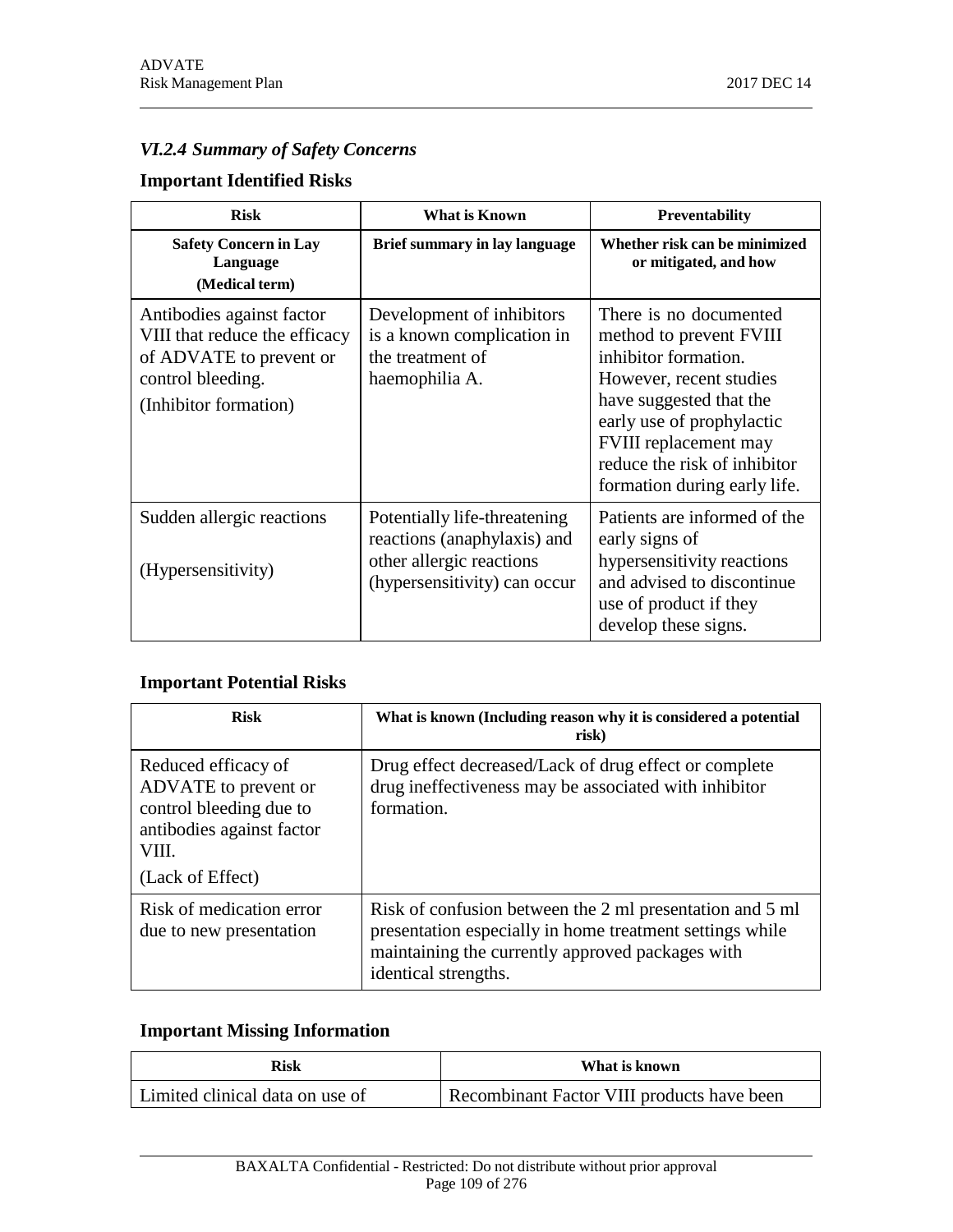| <b>Risk</b>                                                                                                                                                                                                                                                                                                                                                                                                            | What is known                                                                                                                                                                                                                                                                                                                            |
|------------------------------------------------------------------------------------------------------------------------------------------------------------------------------------------------------------------------------------------------------------------------------------------------------------------------------------------------------------------------------------------------------------------------|------------------------------------------------------------------------------------------------------------------------------------------------------------------------------------------------------------------------------------------------------------------------------------------------------------------------------------------|
| ADVATE for immune tolerance<br>induction (ITI)<br>With immune tolerance induction (ITI)<br>therapy, factor concentrate is given<br>regularly over a period of time until<br>the body is trained to recognize the<br>treatment product without reacting to<br>it. When immune tolerance induction<br>is successful, the inhibitors disappear<br>and the patient's response to factor<br>concentrates returns to normal. | used off-label in a variety of therapeutic<br>regimens, however, the overall safety and<br>optimal dosing regimen of the rFVIII<br>administration in ITI therapy remains<br>inadequately defined.                                                                                                                                        |
| Risk of misapplication of ADVATE                                                                                                                                                                                                                                                                                                                                                                                       | ADVATE is to be administered in the blood<br>vessels after reconstitution of the lyophilized<br>product with the provided sterilized water for<br>injection. There is a risk of inadvertent infusion<br>into the artery or outside the vein and mild,<br>short term injection site reactions, such as<br>bruising and redness may occur. |

# *VI.2.5 Summary of Additional Risk Minimization Measures by Safety Concern*

There are no additional risk minimization measures for the safety concerns for ADVATE.

### *VI.2.6. Planned Post Authorization Development Plan*

There are no planned post authorization studies for ADVATE.

### *Studies which are a Condition of the Marketing Authorization*

None of the above studies are conditions of the marketing authorization.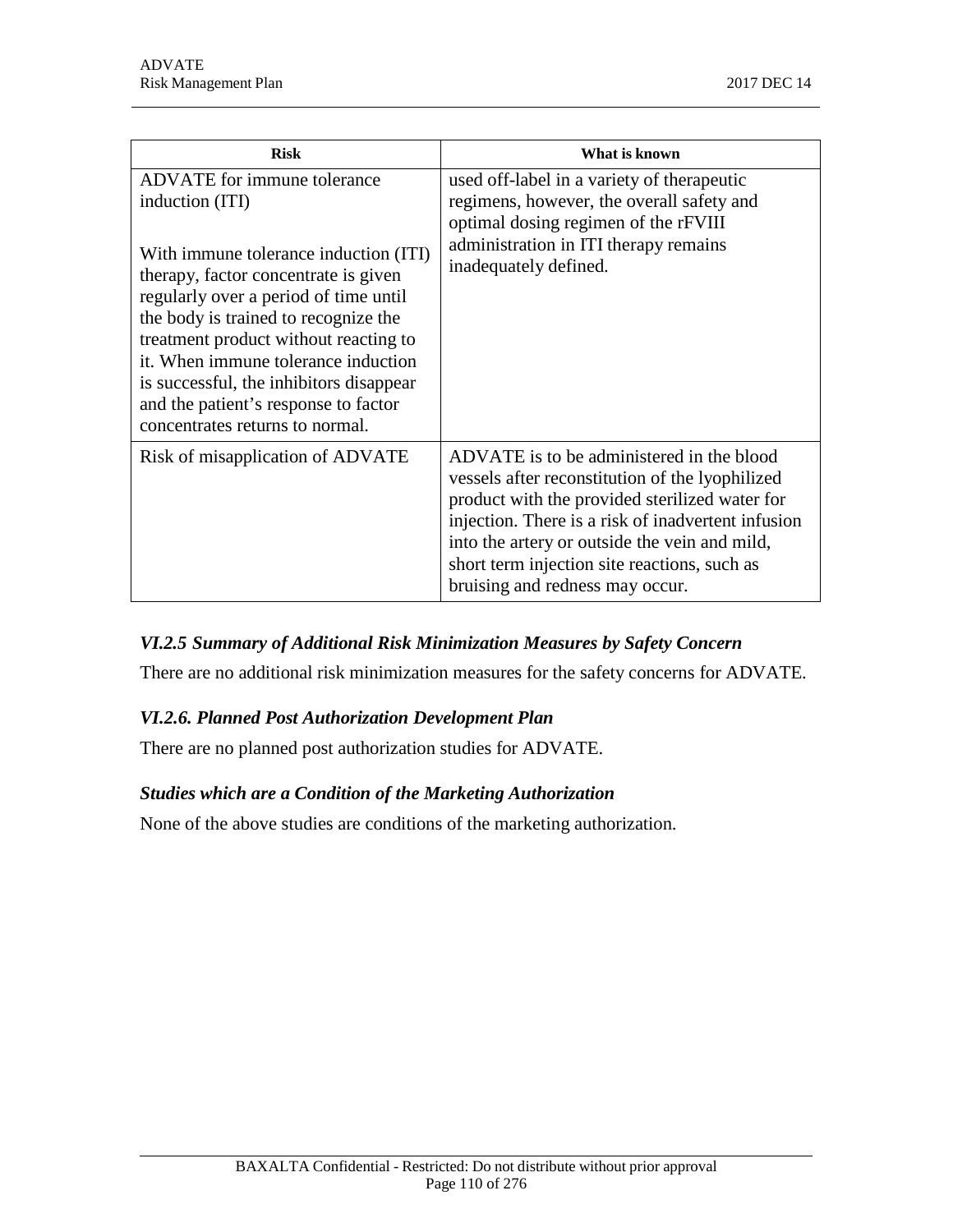| Table 16. Major Changes to the Risk Management Plan Over Time |                                                                                                                                                                |                                                                         |                                                                                                                                                                                                                        |
|---------------------------------------------------------------|----------------------------------------------------------------------------------------------------------------------------------------------------------------|-------------------------------------------------------------------------|------------------------------------------------------------------------------------------------------------------------------------------------------------------------------------------------------------------------|
| <b>Version</b>                                                | <b>Date</b>                                                                                                                                                    | <b>Safety Concerns</b>                                                  | <b>Comment</b>                                                                                                                                                                                                         |
| 1.0                                                           | 21 June 2007<br>DLP 28 February<br>2007                                                                                                                        | <b>Important Identified Risks:</b><br>Inhibitor formation               | The formation of<br>neutralizing<br>antibodies<br>(inhibitors) to Factor<br>VIII is a known<br>complication in the<br>management of<br>individuals with<br>haemophilia A.                                              |
|                                                               |                                                                                                                                                                | <b>Important Potential Risk:</b><br>None                                |                                                                                                                                                                                                                        |
|                                                               |                                                                                                                                                                | <b>Important Missing</b><br>Information:<br>None                        |                                                                                                                                                                                                                        |
| 2.0                                                           | 06 December 2007<br>DLP: 28 July 2007                                                                                                                          | <b>Important Identified Risks:</b><br>Inhibitor formation               |                                                                                                                                                                                                                        |
|                                                               | Upon request of<br>EMA, a revised<br><b>ADVATE RMP</b><br>was submitted for<br>the currently<br>licensed strengths<br>of ADVATE (250,<br>500, 1000, 1500<br>IU | <b>Important Potential Risk:</b><br>None                                |                                                                                                                                                                                                                        |
|                                                               |                                                                                                                                                                | <b>Important Missing</b><br>Information:<br>Rate of Inhibitor formation | The established<br>incidence of inhibitor<br>development was not<br>yet published, due to<br>a study that was<br>ongoing. The safety<br>concern Rate of<br>Inhibitor formation<br>was added as missing<br>information. |
| 3.0                                                           | 31 March 2008<br>DLP: 28 Jun 2007                                                                                                                              | <b>Important Identified Risks:</b><br><b>Inhibitor</b> formation        |                                                                                                                                                                                                                        |
|                                                               | Upon request of                                                                                                                                                | <b>Important Potential Risk:</b><br>None                                |                                                                                                                                                                                                                        |

# *VI.2.7 Summary of Changes to the Risk Management Plan Over Time*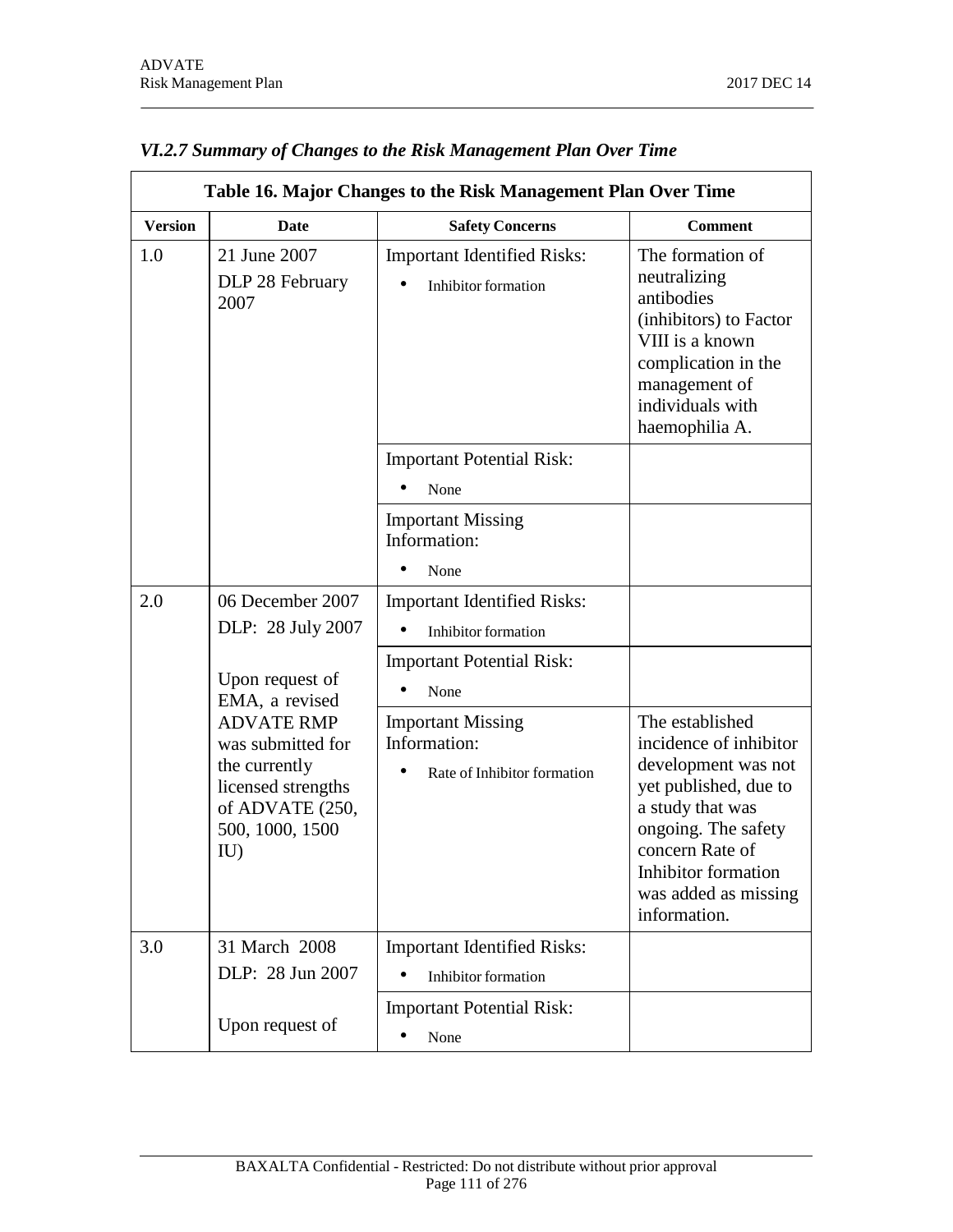| <b>Over Time</b><br>Table 16. Major Changes to the Risk Management Pla |                                                                                                                                                                            |                                                                                                                                                                                                                |                                                                                                       |  |
|------------------------------------------------------------------------|----------------------------------------------------------------------------------------------------------------------------------------------------------------------------|----------------------------------------------------------------------------------------------------------------------------------------------------------------------------------------------------------------|-------------------------------------------------------------------------------------------------------|--|
| <b>Version</b>                                                         | Date                                                                                                                                                                       | <b>Safety Concerns</b>                                                                                                                                                                                         | <b>Comment</b>                                                                                        |  |
|                                                                        | EMA, a revised<br><b>ADVATE RMP</b><br>was submitted for<br>the extension<br>application<br>EMEA/H/C/520/X/<br>23 for the 2000 IU<br>and 3000 IU/vial<br>potency strengths | <b>Important Missing</b><br>Information:<br>٠<br>Rate of Inhibitor formation                                                                                                                                   |                                                                                                       |  |
| 4.0                                                                    | 08 May 2008<br>DLP: 29 April<br>2008                                                                                                                                       | <b>Important Identified Risks:</b><br>Inhibitor formation<br><b>Important Potential Risk:</b><br>None<br><b>Important Missing</b><br>Information:<br>Rate of Inhibitor formation                               |                                                                                                       |  |
| 5.0                                                                    | 23 September 2008<br>DLP: 31 July 2008                                                                                                                                     | <b>Important Identified Risks:</b><br>Inhibitor formation                                                                                                                                                      |                                                                                                       |  |
|                                                                        |                                                                                                                                                                            | <b>Important Potential Risk:</b><br>Hypersensitivity<br>Lack of effect                                                                                                                                         | <b>EMEA</b> request to<br>include both<br>hypersensitivity and<br>lack of effect as<br>potential risk |  |
|                                                                        |                                                                                                                                                                            | <b>Important Missing</b><br>Information:<br>Rate of Inhibitor formation                                                                                                                                        |                                                                                                       |  |
| 6.0                                                                    | 26 February 2009<br>DLP: 21 January<br>2009                                                                                                                                | <b>Important Identified Risks:</b><br>Inhibitor formation<br><b>Important Potential Risk:</b><br>Hypersensitivity<br>Lack of Effect<br><b>Important Missing</b><br>Information:<br>Rate of Inhibitor formation |                                                                                                       |  |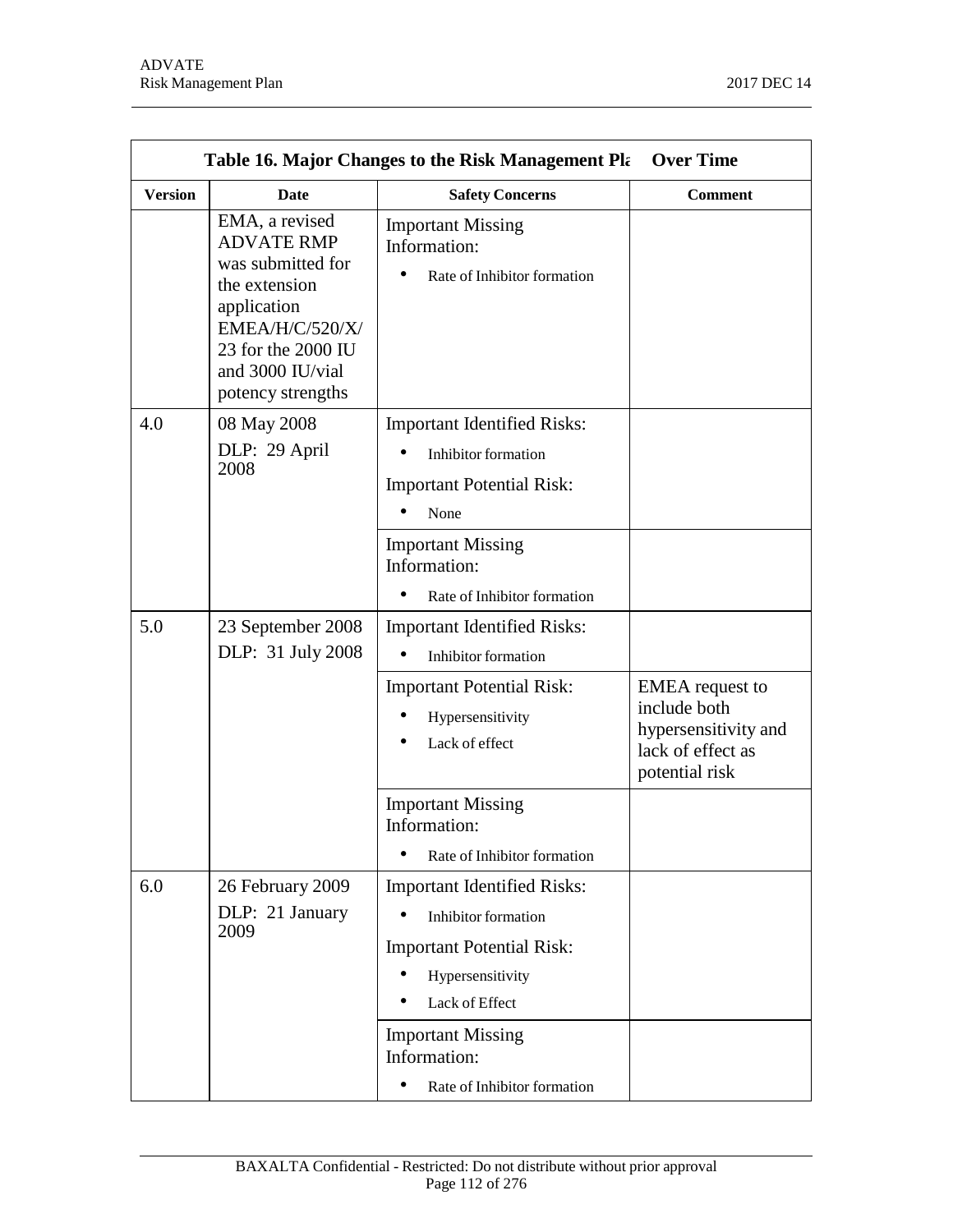| <b>Over Time</b><br>Table 16. Major Changes to the Risk Management Pla |                                          |                                                                                                                                                                                                                |                                                                                                                                                                                                                                                                                                                               |
|------------------------------------------------------------------------|------------------------------------------|----------------------------------------------------------------------------------------------------------------------------------------------------------------------------------------------------------------|-------------------------------------------------------------------------------------------------------------------------------------------------------------------------------------------------------------------------------------------------------------------------------------------------------------------------------|
| <b>Version</b>                                                         | Date                                     | <b>Safety Concerns</b>                                                                                                                                                                                         | <b>Comment</b>                                                                                                                                                                                                                                                                                                                |
| 7.0                                                                    | 30 September 2009<br>DLP: 31 July 2009   | <b>Important Identified Risks:</b><br>Inhibitor formation<br><b>Important Potential Risk:</b><br>Hypersensitivity<br>Lack of effect                                                                            |                                                                                                                                                                                                                                                                                                                               |
|                                                                        |                                          | <b>Important Missing</b><br>Information:<br>Rate of inhibitor formation                                                                                                                                        | The mechanism and<br>incidence of inhibitor<br>development in PTP<br>compared to PUP has<br>not been published<br>and the related study<br>$060103$ is on-going.<br>Further, the<br>experience<br>concerning the<br>inhibitor<br>development in<br>children has not been<br>provided yet as the<br>"PUP-Study" is<br>ongoing. |
| 8.0                                                                    | 01 April 2010<br>DLP: 31 January<br>2010 | <b>Important Identified Risks:</b><br>Inhibitor formation<br><b>Important Potential Risk:</b><br>Hypersensitivity<br>Lack of effect<br><b>Important Missing</b><br>Information:<br>Rate of inhibitor formation |                                                                                                                                                                                                                                                                                                                               |
| 9.0                                                                    | 11 June 2010<br>DLP: 10 June 2010        | <b>Important Identified Risks:</b><br>Inhibitor formation<br>Hypersensitivity<br><b>Important Potential Risk:</b><br>Lack of effect                                                                            | Hypersensitivity<br>moved from potential<br>to identified risk                                                                                                                                                                                                                                                                |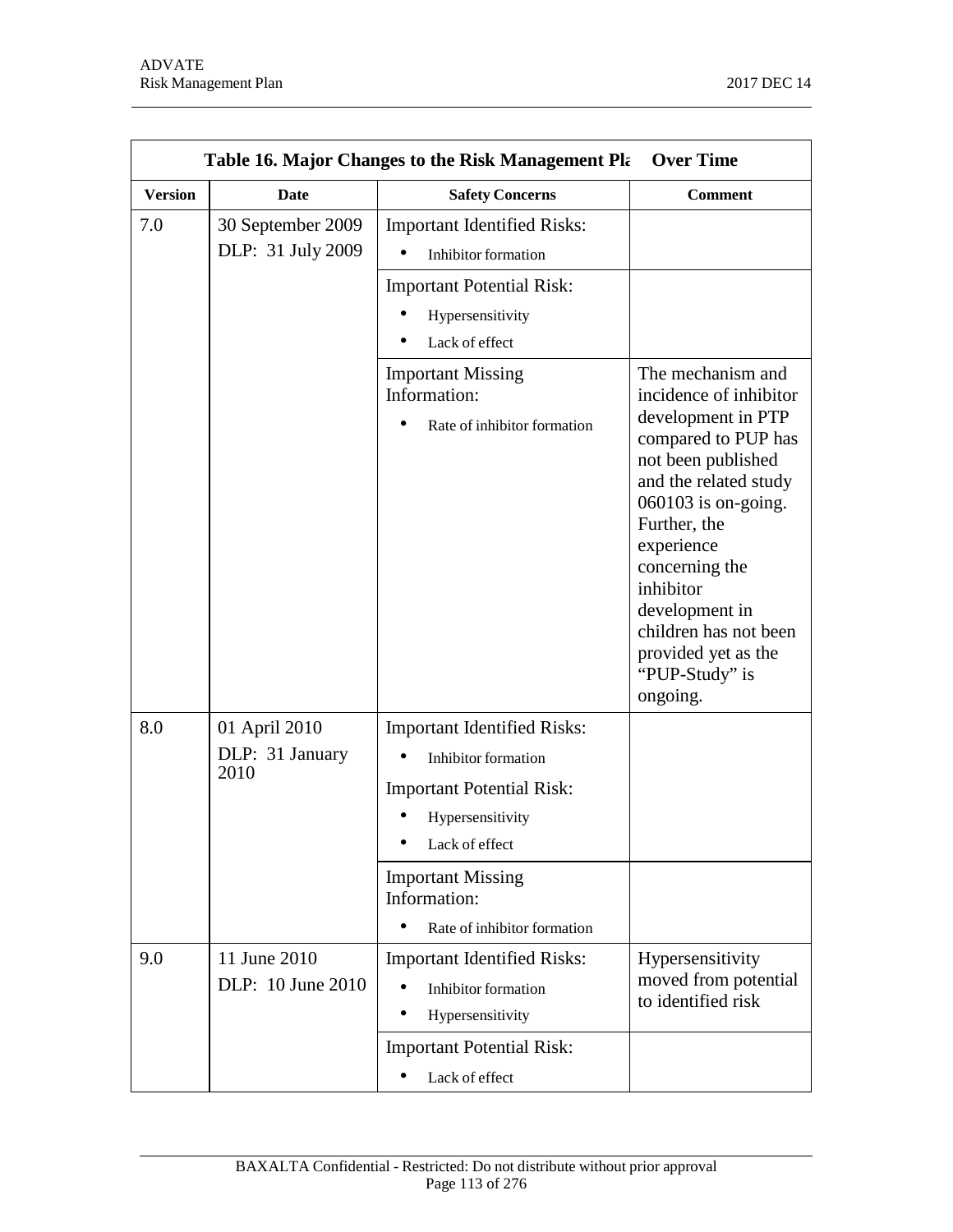| <b>Version</b> | Table 16. Major Changes to the Risk Management Pla<br><b>Safety Concerns</b><br>Date<br><b>Comment</b> |                                                                                                                                                                     |                                                                                                                                                                                                                                                                                                                                                                                                                           |  |  |
|----------------|--------------------------------------------------------------------------------------------------------|---------------------------------------------------------------------------------------------------------------------------------------------------------------------|---------------------------------------------------------------------------------------------------------------------------------------------------------------------------------------------------------------------------------------------------------------------------------------------------------------------------------------------------------------------------------------------------------------------------|--|--|
|                |                                                                                                        | <b>Important Missing</b><br>Information:<br>Rate of inhibitor formation<br>Limited clinical data on use of<br><b>ADVATE</b> for immune<br>tolerance induction (ITI) | <b>Recombinant Factor</b><br>VIII products have<br>been used off-label in<br>a variety of<br>therapeutic regimens,<br>however, the overall<br>safety and optimal<br>dosing regimen of the<br>rFVIII administration<br>in ITI therapy<br>remains inadequately<br>defined. Limited<br>clinical data on use of<br><b>ADVATE</b> for<br>immune tolerance<br>induction (ITI) was<br>added as important<br>missing information. |  |  |
| 10.0           | 16 March 2011<br>DLP: 01 March<br>2011                                                                 | <b>Important Identified Risks:</b><br>Inhibitor formation<br>Hypersensitivity<br><b>Important Potential Risk:</b><br>Lack of effect<br><b>Important Missing</b>     | Rate of inhibitor                                                                                                                                                                                                                                                                                                                                                                                                         |  |  |
|                |                                                                                                        | Information:<br>Limited clinical data on use of<br><b>ADVATE</b> for immune<br>tolerance induction (ITI)                                                            | formation was<br>removed from<br>missing information<br>due to receipt of data<br>from completed<br>study.                                                                                                                                                                                                                                                                                                                |  |  |
| 11.0           | 29 September 2011<br><b>DLP</b> : 21<br>September 2011                                                 | <b>Important Identified Risks:</b><br>Inhibitor formation<br>Hypersensitivity                                                                                       |                                                                                                                                                                                                                                                                                                                                                                                                                           |  |  |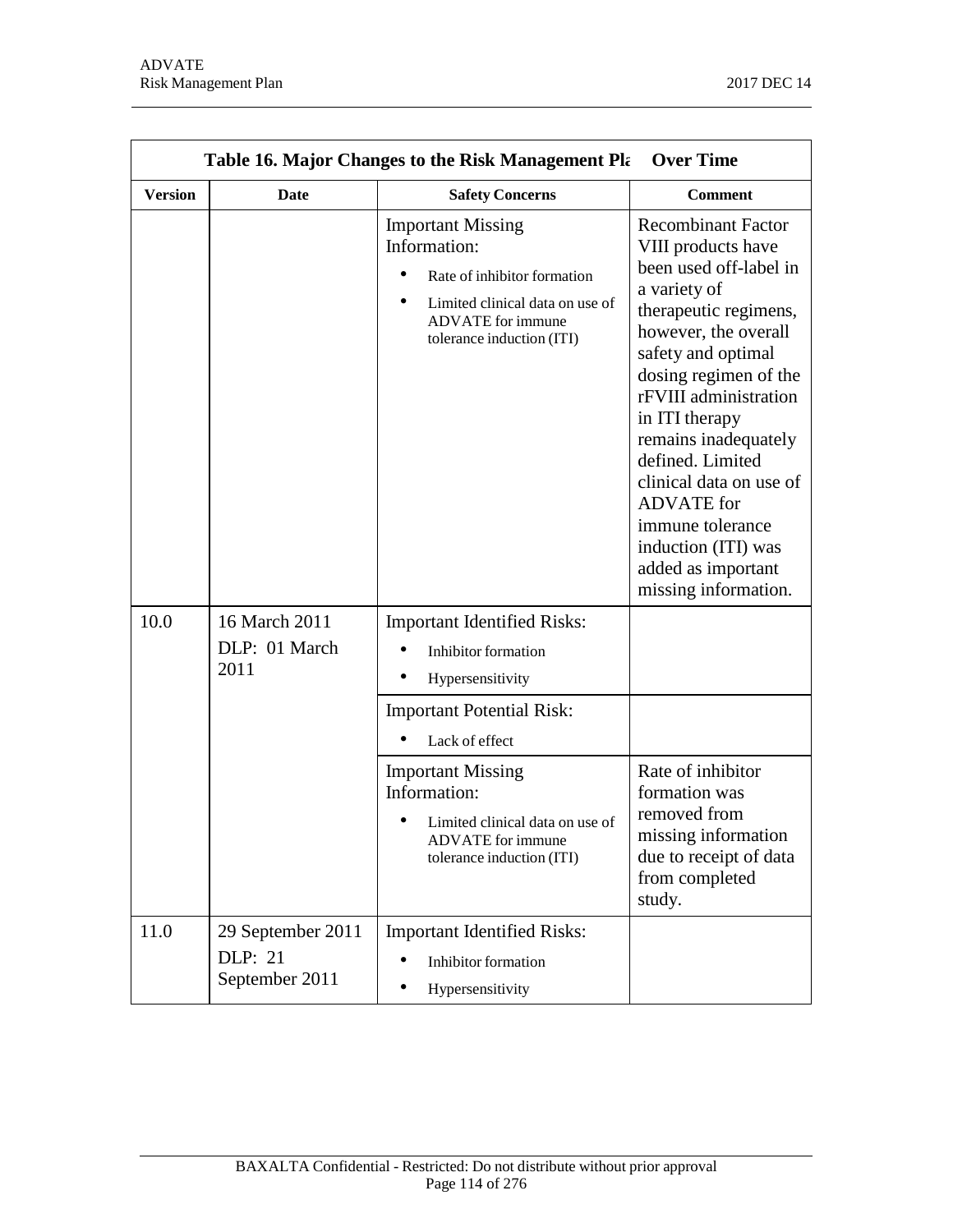| <b>Version</b> | <b>Date</b>                                                                                                                                                                                                                                                                                                                           | <b>Safety Concerns</b>                                                                                                 | <b>Comment</b>                                                                                                                                                                                                                                                                                                                                                                     |
|----------------|---------------------------------------------------------------------------------------------------------------------------------------------------------------------------------------------------------------------------------------------------------------------------------------------------------------------------------------|------------------------------------------------------------------------------------------------------------------------|------------------------------------------------------------------------------------------------------------------------------------------------------------------------------------------------------------------------------------------------------------------------------------------------------------------------------------------------------------------------------------|
|                | This version was<br>prepared in<br>response to changes<br>requested by the<br>CHMP regarding<br>the variation to<br>update sections 4.2,<br>4.4 and 5.1 of the<br>SmPC to include<br>information on<br>immune tolerance<br>induction<br>(EMEA/H/C/520/II<br>$(38)$ and to<br>introduce<br>ADVATE 2 mL<br>(EMEA/H/C/530/X)<br>$/41$ ). | <b>Important Potential Risk:</b><br>Lack of effect<br>$\bullet$<br>Risk of medication error due<br>to new presentation | The introduction of<br>some additional<br>reduced volume<br>presentations while<br>maintaining<br>presentations with<br>identical strengths<br>$(250, 500, 1000,$ and<br>1500 IU per vial)<br>may lead to a<br>potential risk of<br>confusion especially<br>in home-treatment-<br>setting.<br>Risk of medication<br>error due to new<br>presentation added as<br>a potential risk. |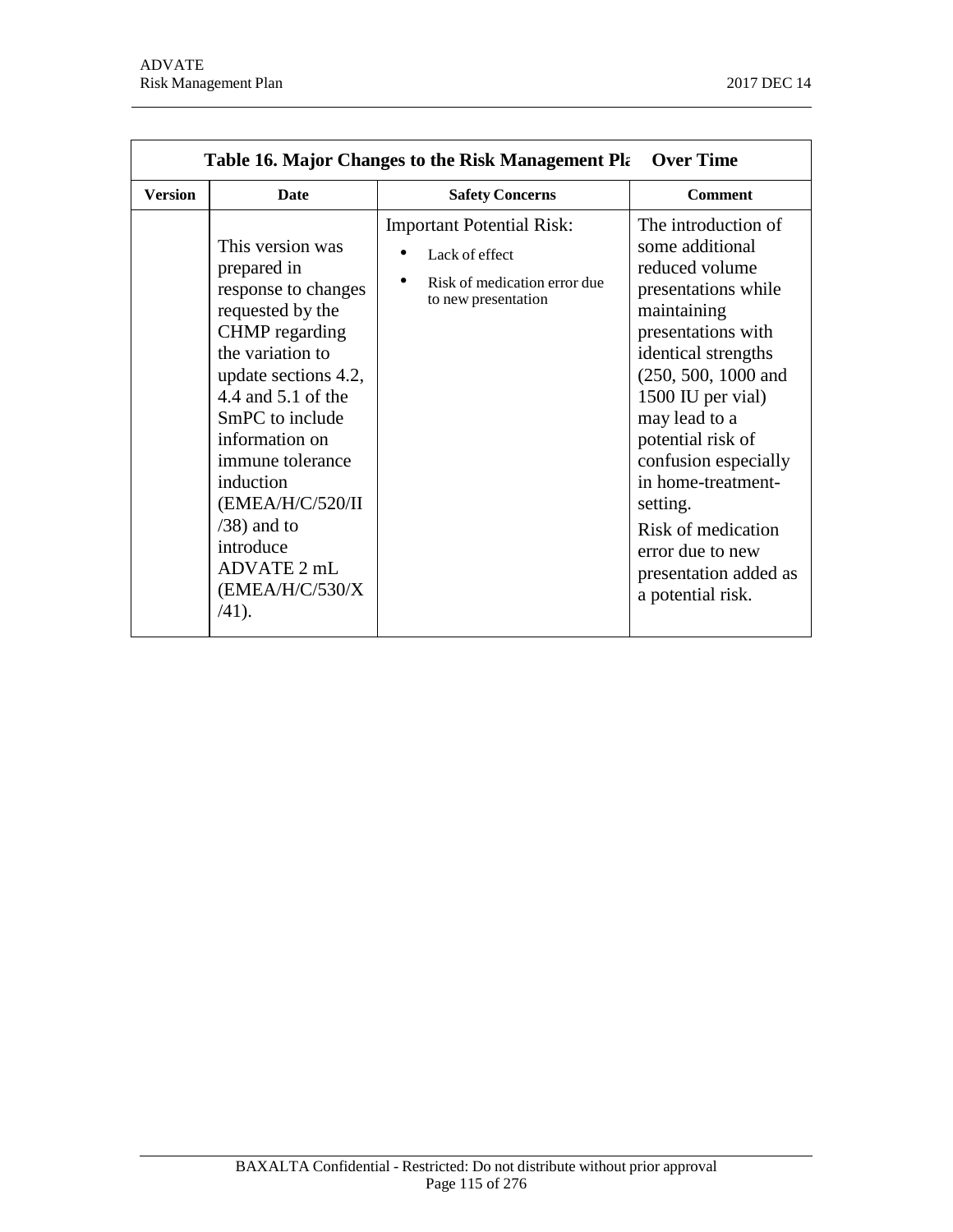| <b>Over Time</b><br>Table 16. Major Changes to the Risk Management Pla |                                             |                                                                                                                                                                                                                                                                      |                                                                                                                                                                                                                                                                                                                                                                                                                                                                                                                                 |
|------------------------------------------------------------------------|---------------------------------------------|----------------------------------------------------------------------------------------------------------------------------------------------------------------------------------------------------------------------------------------------------------------------|---------------------------------------------------------------------------------------------------------------------------------------------------------------------------------------------------------------------------------------------------------------------------------------------------------------------------------------------------------------------------------------------------------------------------------------------------------------------------------------------------------------------------------|
| <b>Version</b>                                                         | <b>Date</b>                                 | <b>Safety Concerns</b>                                                                                                                                                                                                                                               | <b>Comment</b>                                                                                                                                                                                                                                                                                                                                                                                                                                                                                                                  |
|                                                                        |                                             | <b>Important Missing</b><br>Information:<br>Limited clinical data on use of<br><b>ADVATE</b> for immune<br>tolerance induction (ITI)<br>Risk of misapplication of<br>Advate<br>Lack of data in children $<$ 2<br>years old regarding the use of<br>2 ml presentation | There is a risk of<br>inadvertent<br>paravenous or intra-<br>arterial application.<br>In addition, due to the<br>decrease in infusion<br>volume for Advate<br>reconstituted in 2 ml<br>sWFI, the healthcare<br>professional's time to<br>react to<br>hypersensitivity<br>reactions during an<br>infusion is reduced.<br>Therefore, the Risk of<br>misapplication of<br>Advate and Lack of<br>data in children $<$ 2<br>years old regarding<br>the use of 2 ml<br>presentation were<br>added as important<br>missing information |
| 12.0                                                                   | 21 February 2012<br>DLP: 31 January<br>2012 | <b>Important Identified Risks:</b><br>Inhibitor formation<br>Hypersensitivity<br><b>Important Potential Risk:</b><br>Lack of effect<br>Risk of medication error due<br>to new presentation                                                                           |                                                                                                                                                                                                                                                                                                                                                                                                                                                                                                                                 |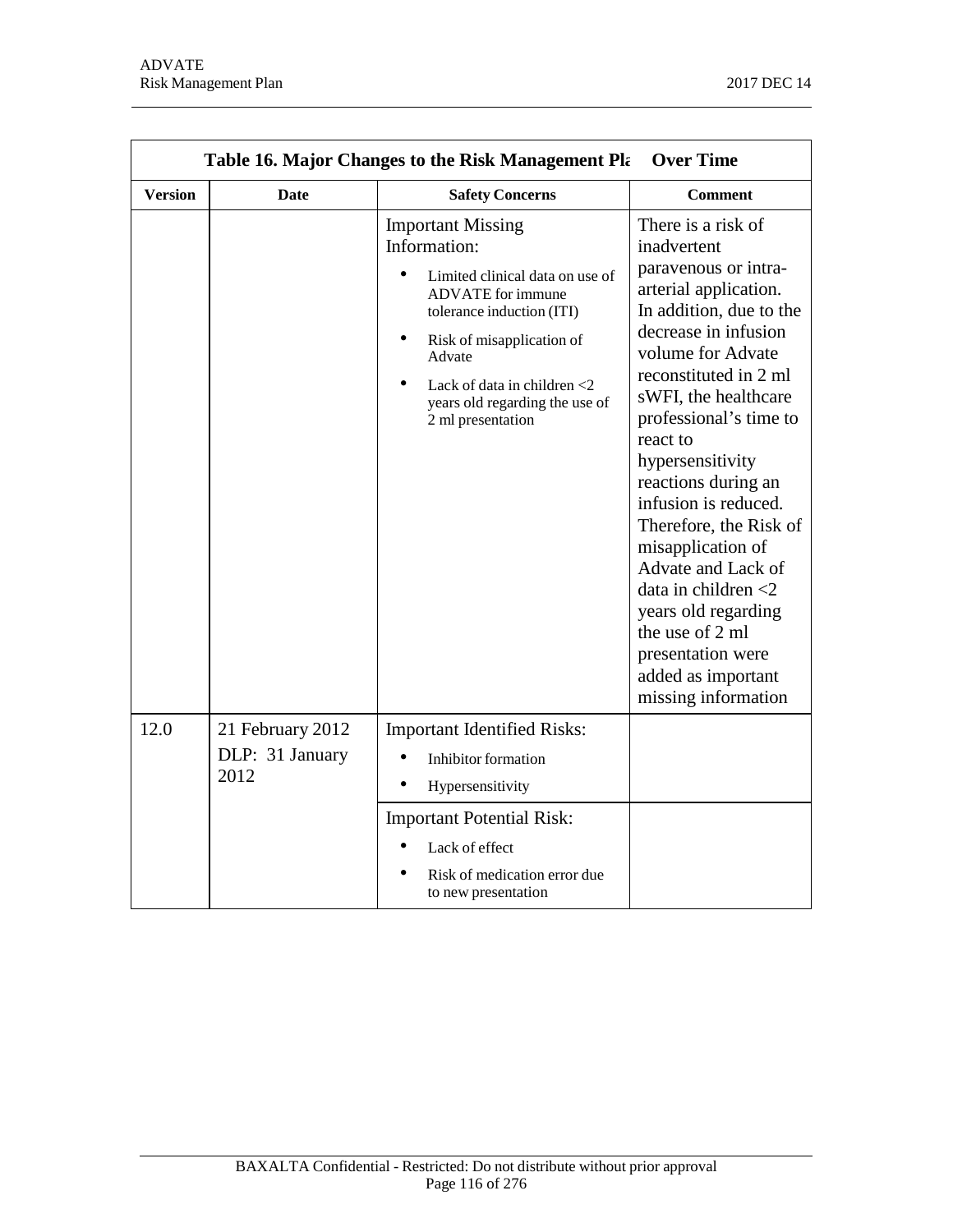|                | Table 16. Major Changes to the Risk Management Pla | <b>Over Time</b>                                                                         |                |
|----------------|----------------------------------------------------|------------------------------------------------------------------------------------------|----------------|
| <b>Version</b> | Date                                               | <b>Safety Concerns</b>                                                                   | <b>Comment</b> |
|                |                                                    | <b>Important Missing</b><br>Information:                                                 |                |
|                |                                                    | Limited clinical data on use of<br><b>ADVATE</b> for immune<br>tolerance induction (ITI) |                |
|                |                                                    | Risk of misapplication of<br>Advate                                                      |                |
|                |                                                    | Lack of data in children <2<br>years old regarding the use of<br>2 ml presentation       |                |
| 13.0           | 22 October 2012                                    | <b>Important Identified Risks:</b>                                                       |                |
|                | DLP: 08 October                                    | Inhibitor formation                                                                      |                |
|                | 2012                                               | Hypersensitivity                                                                         |                |
|                |                                                    | <b>Important Potential Risk:</b>                                                         |                |
|                |                                                    | Lack of effect                                                                           |                |
|                |                                                    | Risk of medication error due<br>to new presentation                                      |                |
|                |                                                    | <b>Important Missing</b><br>Information:                                                 |                |
|                |                                                    | Limited clinical data on use of<br><b>ADVATE</b> for immune<br>tolerance induction (ITI) |                |
|                |                                                    | Risk of misapplication of<br>Advate                                                      |                |
|                |                                                    | Lack of data in children $<$ 2<br>years old regarding the use of<br>2 ml presentation    |                |
| 14.0           | 02 April 2013<br>DLP: 31 January<br>2013           | <b>Important Identified Risks:</b>                                                       |                |
|                |                                                    | Inhibitor formation                                                                      |                |
|                |                                                    | Hypersensitivity                                                                         |                |
|                |                                                    | <b>Important Potential Risk:</b>                                                         |                |
|                |                                                    | Lack of effect                                                                           |                |
|                |                                                    | Risk of medication error due<br>to new presentation                                      |                |